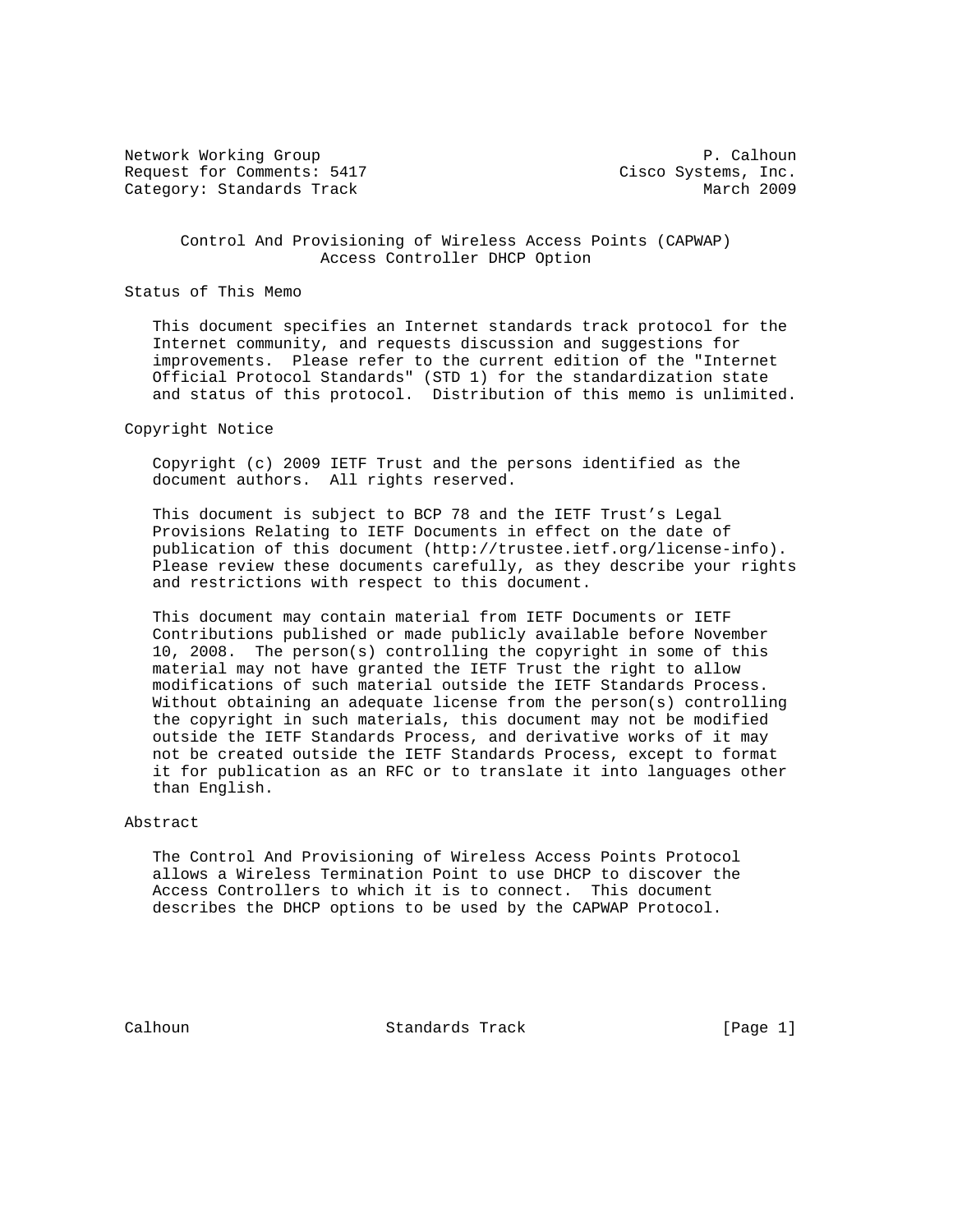Table of Contents

## 1. Introduction

 The Control And Provisioning of Wireless Access Points Protocol (CAPWAP) [RFC5415] allows a Wireless Termination Point (WTP) to use DHCP to discover the Access Controllers (AC) to which it is to connect.

 Prior to the CAPWAP Discovery process, the WTP may use one of many methods to identify the proper AC with which to establish a CAPWAP connection. One of these methods is through the DHCP protocol. This is done through the CAPWAP AC DHCPv4 or CAPWAP AC DHCPv6 Option.

1.1. Conventions Used in This Document

 The key words "MUST", "MUST NOT", "REQUIRED", "SHALL", "SHALL NOT", "SHOULD", "SHOULD NOT", "RECOMMENDED", "MAY", and "OPTIONAL" in this document are to be interpreted as described in RFC 2119 [RFC2119].

1.2. Terminology

 This document uses terminology defined in [RFC3753], [RFC2131], [RFC3315], and [RFC5415].

2. CAPWAP AC DHCPv4 Option

 This section defines a DHCPv4 option that carries a list of 32-bit (binary) IPv4 addresses indicating one or more CAPWAP ACs available to the WTP.

Calhoun Standards Track [Page 2]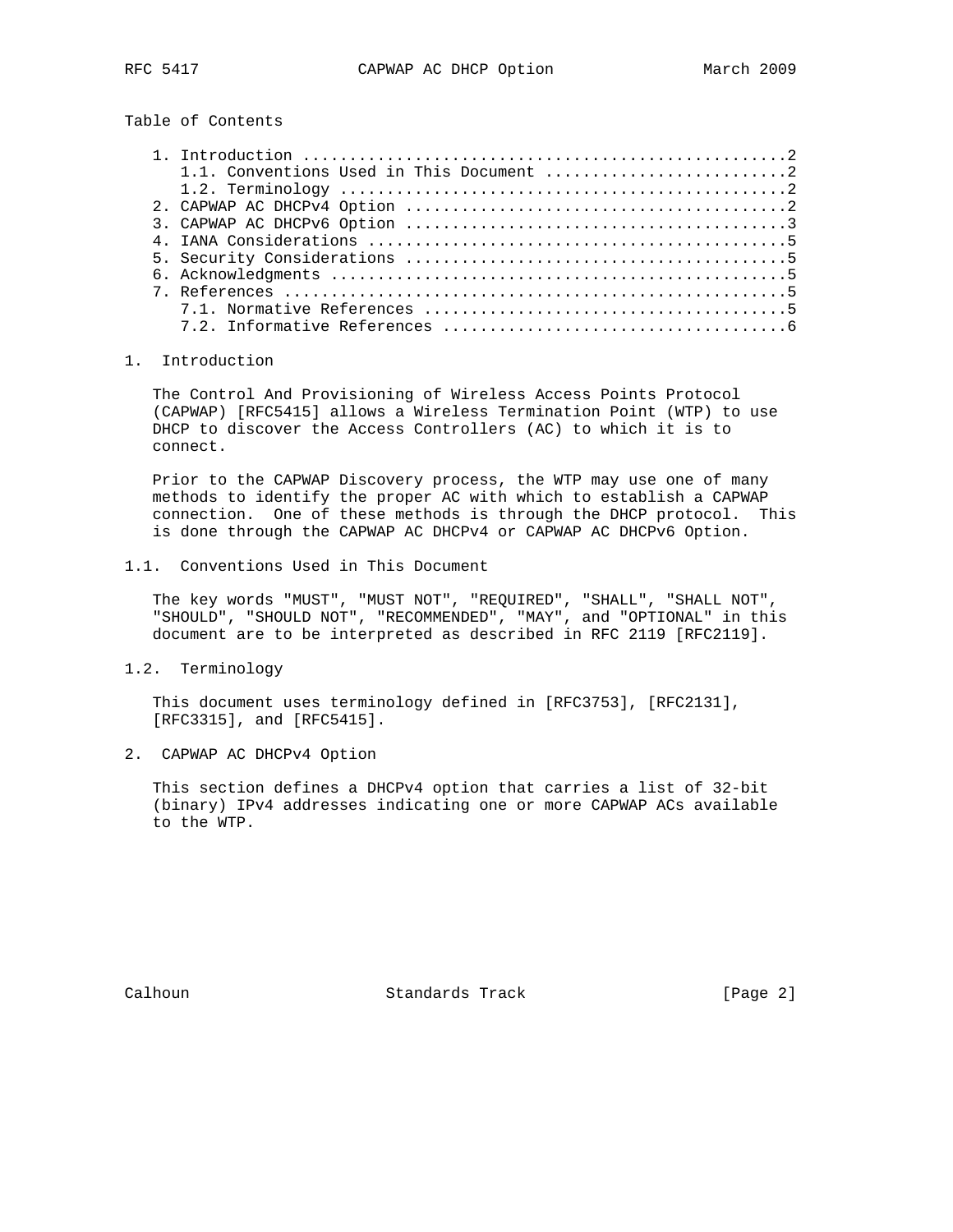The DHCPv4 option for CAPWAP has the format shown in the following figure:

 $\sim$  0  $\sim$  1 0 1 2 3 4 5 6 7 8 9 0 1 2 3 4 5 6 +-+-+-+-+-+-+-+-+-+-+-+-+-+-+-+-+ | option-code | option-length | +-+-+-+-+-+-+-+-+-+-+-+-+-+-+-+-+ | | + AC IPv4 Address + | | +-+-+-+-+-+-+-+-+-+-+-+-+-+-+-+-+ | ... | ... | ... | ... | ... | ... | ... | ... | ... | ... | ... | ... | ... | ... | ... | ... | ... | ... | . +-+-+-+-+-+-+-+-+-+-+-+-+-+-+-+-+

option-code: OPTION\_CAPWAP\_AC\_V4 (138)

- option-length: Length of the 'options' field in octets; MUST be a multiple of four (4).
- AC IPv4 Address: IPv4 address of a CAPWAP AC that the WTP may use. The ACs are listed in the order of preference for use by the WTP.

 A DHCPv4 client, acting on behalf of a CAPWAP WTP, MUST request the CAPWAP AC DHCPv4 Option in a Parameter Request List Option, as described in [RFC2131] and [RFC2132].

 A DHCPv4 server returns the CAPWAP AC Option to the client if the server policy is configured appropriately and the server is configured with a list of CAPWAP AC addresses.

 A CAPWAP WTP, acting as a DHCPv4 client, receiving the CAPWAP AC DHCPv4 Option MAY use the (list of) IP address(es) to locate an AC. The CAPWAP Protocol [RFC5415] provides guidance on the WTP's discovery process.

 The WTP, acting as a DHCPv4 client, SHOULD try the records in the order listed in the CAPWAP AC DHCPv4 Option received from the DHCPv4 server.

3. CAPWAP AC DHCPv6 Option

 This section defines a DHCPv6 option that carries a list of 128-bit (binary) IPv6 addresses indicating one or more CAPWAP ACs available to the WTP.

Calhoun **Standards Track** [Page 3]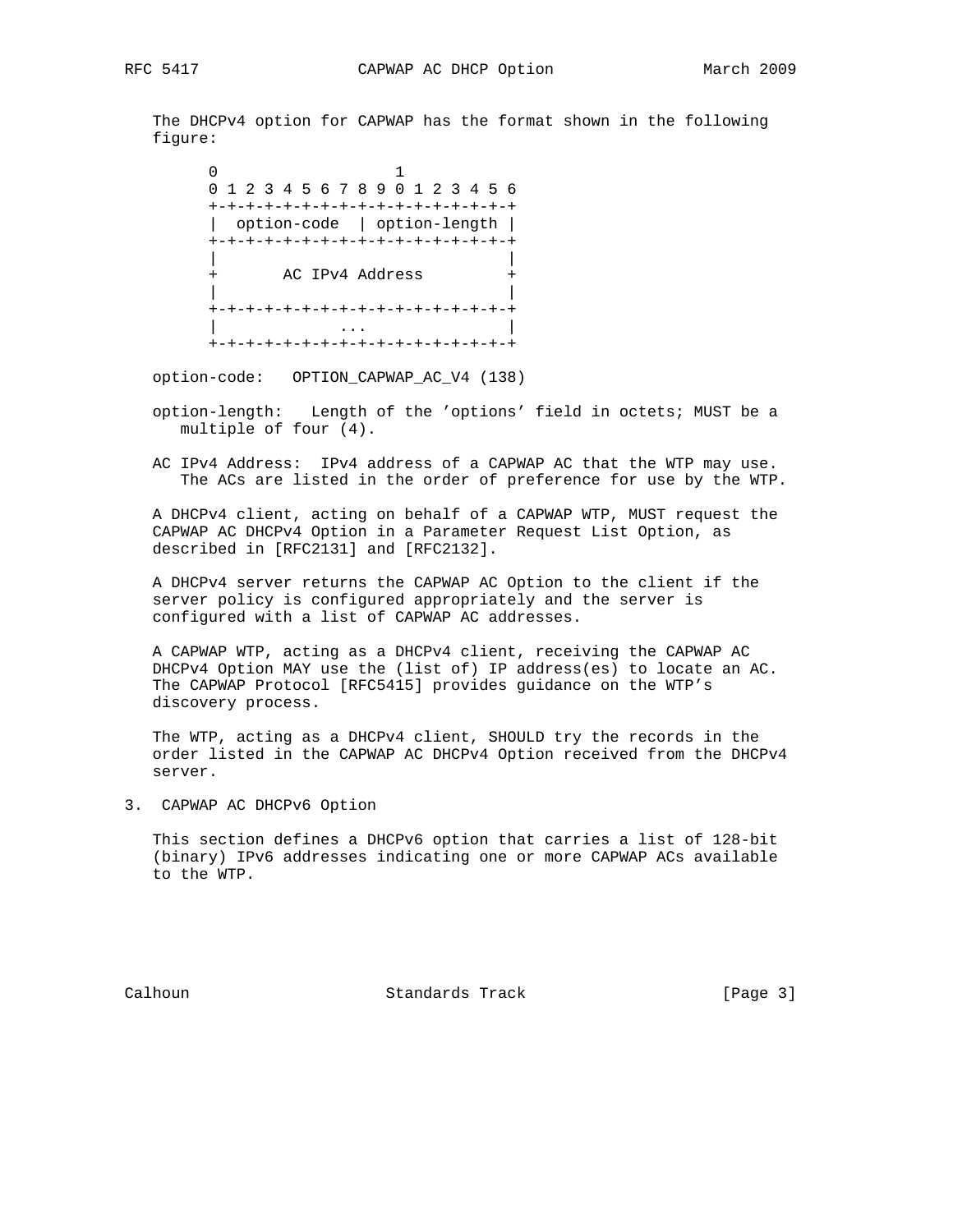The DHCPv6 option for CAPWAP has the format shown in the following figure:

 $0$  1 2 3 0 1 2 3 4 5 6 7 8 9 0 1 2 3 4 5 6 7 8 9 0 1 2 3 4 5 6 7 8 9 0 1 +-+-+-+-+-+-+-+-+-+-+-+-+-+-+-+-+-+-+-+-+-+-+-+-+-+-+-+-+-+-+-+-+ | option-code | option-length | +-+-+-+-+-+-+-+-+-+-+-+-+-+-+-+-+-+-+-+-+-+-+-+-+-+-+-+-+-+-+-+-+ | | + + | | + AC IPv6 Address + AC IPv6 Address +  $\vert$  | | + + | | +-+-+-+-+-+-+-+-+-+-+-+-+-+-+-+-+-+-+-+-+-+-+-+-+-+-+-+-+-+-+-+-+ | .... | .... | .... | .... | .... | .... | .... | .... | .... | .... | .... | .... | .... | .... | .... | ... +-+-+-+-+-+-+-+-+-+-+-+-+-+-+-+-+-+-+-+-+-+-+-+-+-+-+-+-+-+-+-+-+

option-code: OPTION\_CAPWAP\_AC\_V6 (52)

 option-length: Length of the 'options' field in octets; MUST be a multiple of sixteen (16).

 AC IPv6 Address: IPv6 address of a CAPWAP AC that the WTP may use. The ACs are listed in the order of preference for use by the WTP.

 A DHCPv6 client, acting on behalf of a CAPWAP WTP, MUST request the CAPWAP AC DHCPv6 Option in a Parameter Request List Option, as described in [RFC3315].

 A DHCPv6 server returns the CAPWAP AC Option to the client if the server policy is configured appropriately and the server is configured with a list of CAPWAP AC addresses.

 A CAPWAP WTP, acting as a DHCPv6 client, receiving the CAPWAP AC DHCPv6 Option MAY use the (list of) IP address(es) to locate an AC. The CAPWAP Protocol [RFC5415] provides guidance on the WTP's discovery process.

 The WTP, acting as a DHCPv6 client, SHOULD try the records in the order listed in the CAPWAP AC DHCPv6 Option received from the DHCPv6 server.

Calhoun Standards Track [Page 4]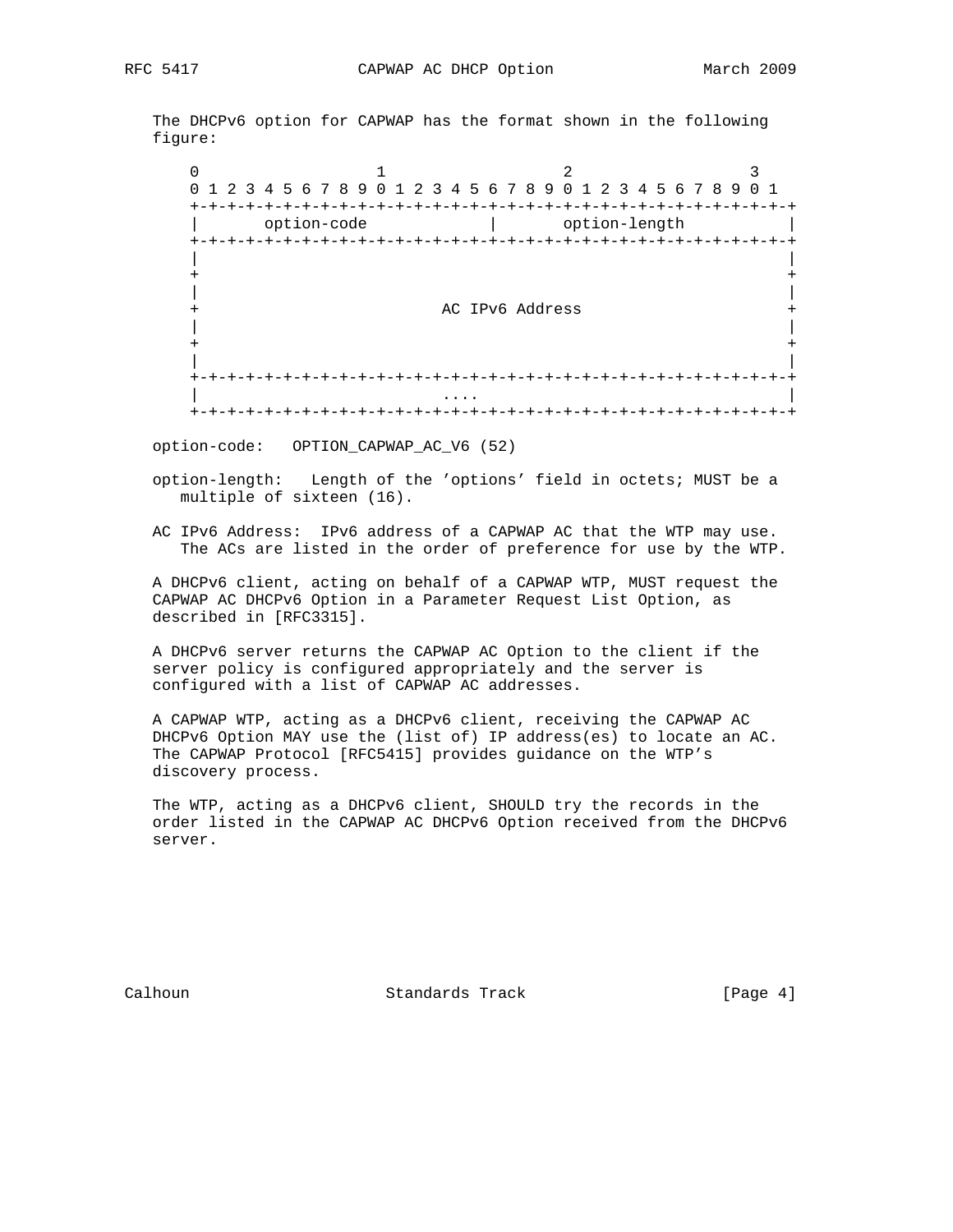## 4. IANA Considerations

 The following DHCPv4 option code for CAPWAP AC Options has been assigned by IANA:

| Option Name         | Value | Described in |
|---------------------|-------|--------------|
|                     |       |              |
| OPTION CAPWAP AC V4 | 138   | Section 2    |

 The following DHCPv6 option code for CAPWAP AC Options has been assigned by IANA:

| Option Name         | Value | Described in |
|---------------------|-------|--------------|
|                     |       |              |
| OPTION CAPWAP AC V6 | 52    | Section 3    |

5. Security Considerations

 The security considerations in [RFC2131], [RFC2132], and [RFC3315] apply. If an adversary manages to modify the response from a DHCP server or insert its own response, a WTP could be led to contact a rogue CAPWAP AC, possibly one that then intercepts call requests or denies service. CAPWAP's use of Datagram Transport Layer Security (DTLS) MUST be used to authenticate the CAPWAP peers in the establishment of the session.

 In most of the networks, the DHCP exchange that delivers the options prior to network access authentication is neither integrity protected nor origin authenticated. Therefore, in security sensitive environments, the options defined in this document SHOULD NOT be the only methods used to determine to which AC a WTP should connect. The CAPWAP protocol [RFC5415] defines other AC discovery procedures a WTP MAY utilize.

6. Acknowledgments

 The following individuals are acknowledged for their contributions to this protocol specification: Ralph Droms, Margaret Wasserman.

- 7. References
- 7.1. Normative References
	- [RFC2119] Bradner, S., "Key words for use in RFCs to Indicate Requirement Levels", BCP 14, RFC 2119, March 1997.
	- [RFC2131] Droms, R., "Dynamic Host Configuration Protocol", RFC 2131, March 1997.

Calhoun Standards Track [Page 5]